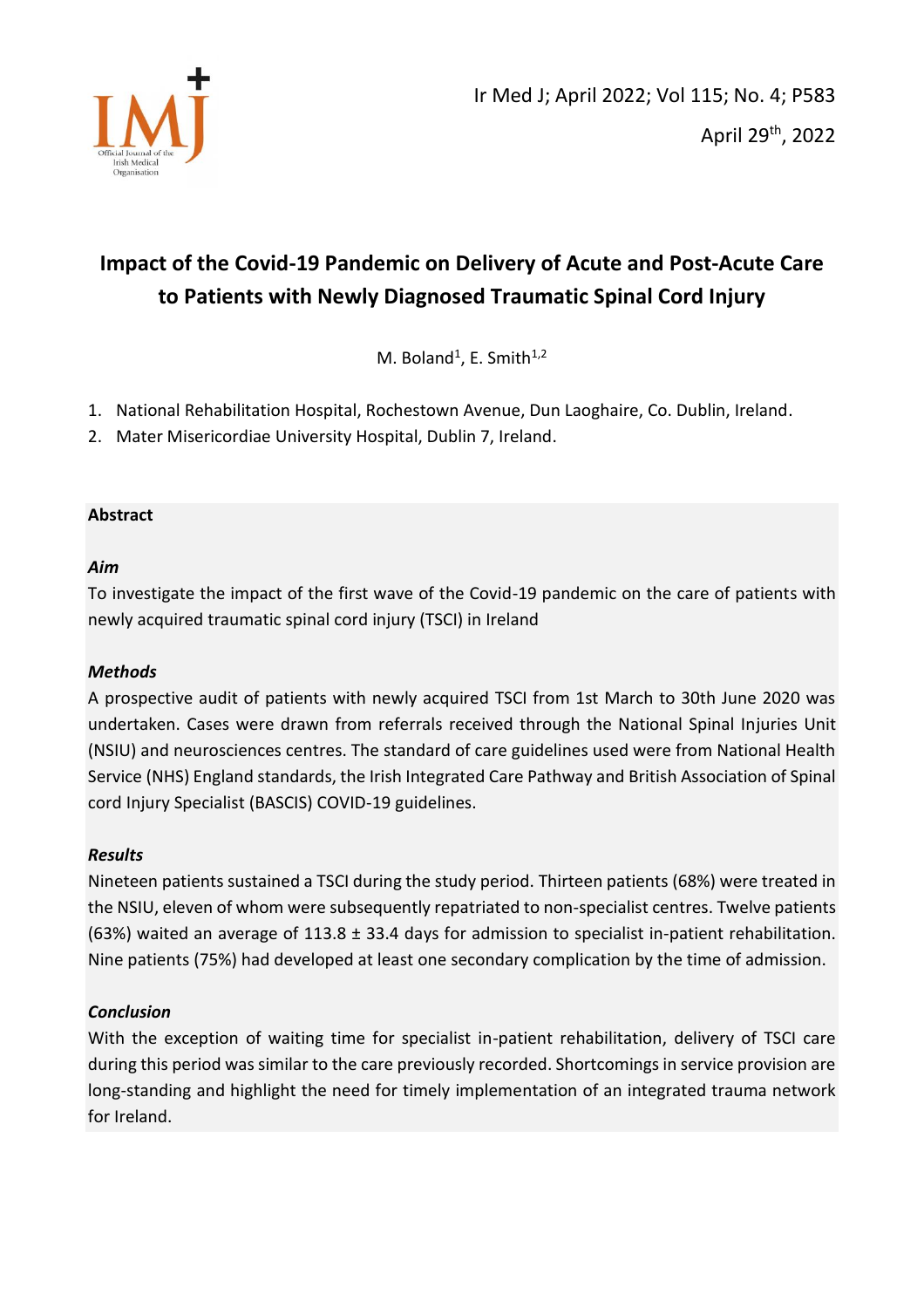#### **Introduction**

Traumatic spinal cord injury (TSCI) is a complex medical condition with potentially devastating physical, social and psychological consequences for patients and their families<sup>1</sup>. Optimal delivery of acute and subacute care to patients with newly acquired TSCI results in improved functional outcomes and may help to prevent some of the secondary complications associated with the initial injury<sup>2</sup>. Indeed, management of such patients within specialist centres of care has been shown to improve patient outcomes in terms of reduced morbidity and mortality and decreased overall length of hospital stay<sup>3</sup>.

Appropriate standards of care for this pathway in the UK and Ireland have been established<sup>4,5</sup>. In the acute setting, all patients with newly acquired TSCI should be transferred directly to a specialist spinal cord injury centre (SCIC) as soon as clinically stable. In Ireland, the only acute SCIC is the National Spinal Injuries Unit (NSIU) in the Mater Misericordiae University Hospital (MMUH). Occasionally, patients have acute management in either of two neurosciences centres in the country, in Beaumont and Cork University Hospitals. Ideally patients should remain in a SCIC for the duration of their acute care. Due to limited capacity in the NSIU however, patients are often briefly admitted for surgical intervention and then re-patriated to local non-specialist units for further management. Following completion of acute care, patients should then have timely access to specialist rehabilitation facilities. In Ireland, the National Rehabilitation Hospital (NRH) is the only specialist unit for spinal cord injury rehabilitation. Patients can be referred to the NRH from any hospital in the country.

On 29th February 2020 the first case of novel coronavirus (Covid-19) was confirmed in Ireland and shortly after this, the outbreak was declared a global pandemic by the World Health Organisation. This unprecedented situation has had a major impact on the delivery of Irish healthcare services<sup>6</sup>. During the first wave of the pandemic, from March to June 2020, rapid adjustments were made in order to maximise surge capacity within the acute hospital sector. These measures included recruitment of additional healthcare workers, expansion of ICU capacity and suspension of elective procedures and screening services<sup>6</sup>.

In the United Kingdom, guidelines were issued on maintaining the TSCI care pathway within the context of the Covid-19 pandemic<sup>7</sup>. Regarding acute care, it was recommended that all patients with a newly acquired spinal cord injury should continue to be admitted to specialist spinal cord injury centres in a timely manner. An audit was undertaken to investigate adherence to this standard during the first wave of Covid-19 in Ireland. It was hypothesised that reorganisation of healthcare services to maximise acute hospital capacity may have negatively impacted on the delivery of acute and post-acute care to patients with newly acquired TSCI. For the purpose of this audit, indicators of negative impact on care delivery included reduced access to specialist acute SCI care or complex specialist rehabilitation, increased waiting time for in-patient specialist rehabilitation and development of avoidable secondary complications while awaiting transfer to in-patient specialist rehabilitation.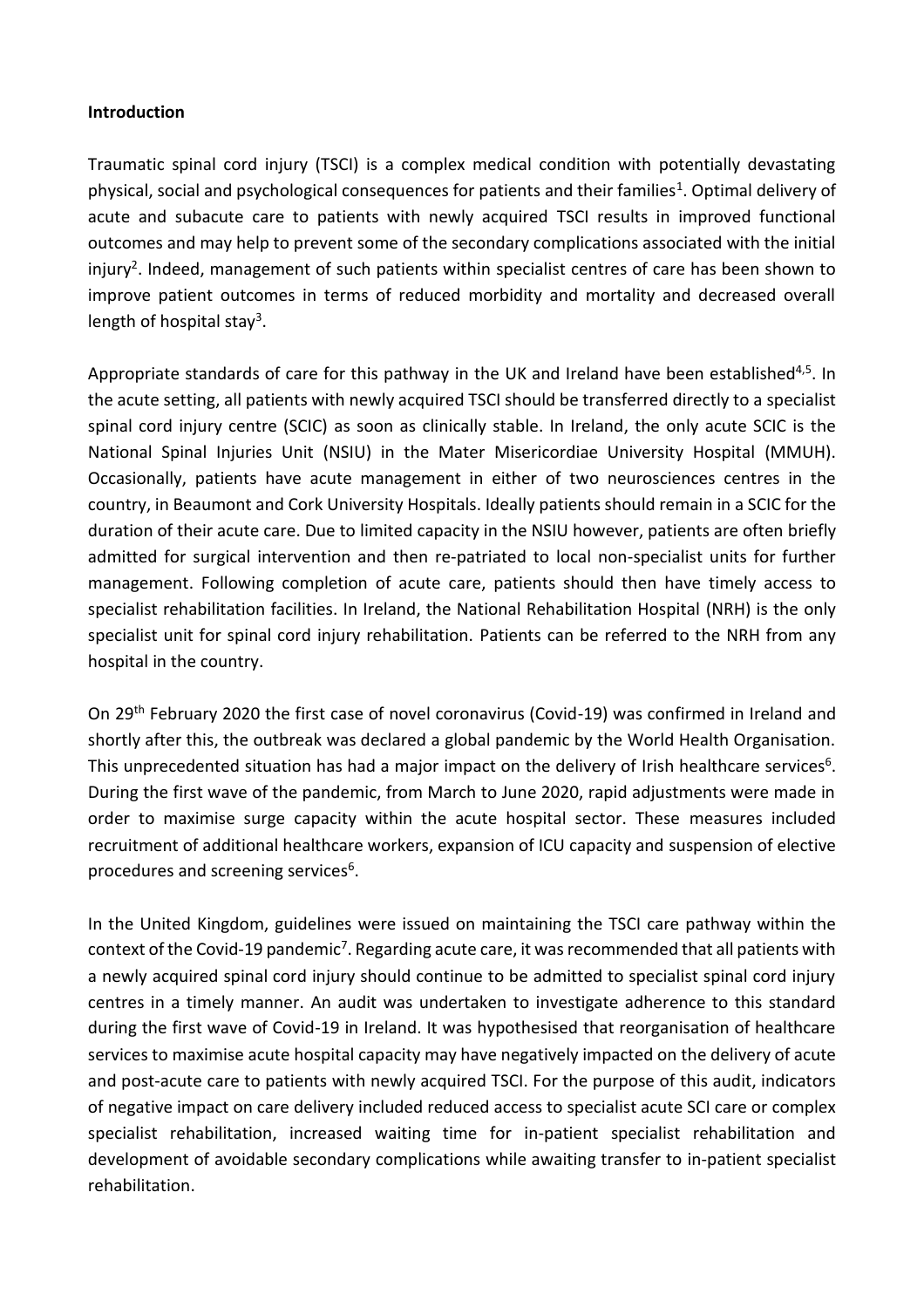#### **Methods**

This audit focused on the first wave of the Covid-19 pandemic in Ireland. All patients who sustained a new TSCI during the period 1<sup>st</sup> March to 30<sup>th</sup> June 2020 were included. Cases were drawn from all referrals received through the NSIU and referrals received directly from the Neurosciences centres. Patients who subsequently declined the service or were not deemed appropriate for in-patient specialist rehabilitation were included.

The following time points were recorded: date of injury onset; date of referral to specialist rehabilitation services at the NRH and date of admission to the NRH. Waiting time for admission was calculated as the number of bed-days between referral and admission to the NRH. Also recorded were whether patients were accepted for acute care to the NSIU for part of or the entire duration of their care; whether patients were accepted for specialist rehabilitation and if not, why not.

Additional data collected included aetiology of injury; neurological level and ASIA impairment scale (AIS) and number and nature of avoidable secondary complications present on admission to the NRH. Secondary complications were identified through retrospective chart review of medical and nursing admission documentation. These included pressure injuries; catheter-associated urinary tract infection (UTI); lower respiratory tract infection (LRTI); contractures; positive Covid-19 test and the absence of an established SCI bowel programme. Data were analysed using simple descriptive statistics in Microsoft Excel.

#### **Results**

Nineteen patients sustained a TSCI during the defined study period. Table 1 provides a summary of clinical details (injury aetiology, neurological level, and ASIA impairment scale) for these patients. One patient was unable to participate in a meaningful neurological examination due to ongoing delirium.

| Level / AIS            | <b>Frequency</b> |
|------------------------|------------------|
| $C1 - C4$ AIS A, B, C  | 5                |
| $CS - CS$ AIS A, B, C  | 3                |
| $T1 - S5$ AIS A, B, C  | 5                |
| AIS D                  | 5                |
| Not specified          | 1                |
| <b>Aetiology</b>       |                  |
| Fall                   | 17               |
| Road traffic collision | 1                |
| Sports / recreation    | 1                |

*Table 1: Clinical details for all patients with newly acquired TSCI (n = 19).*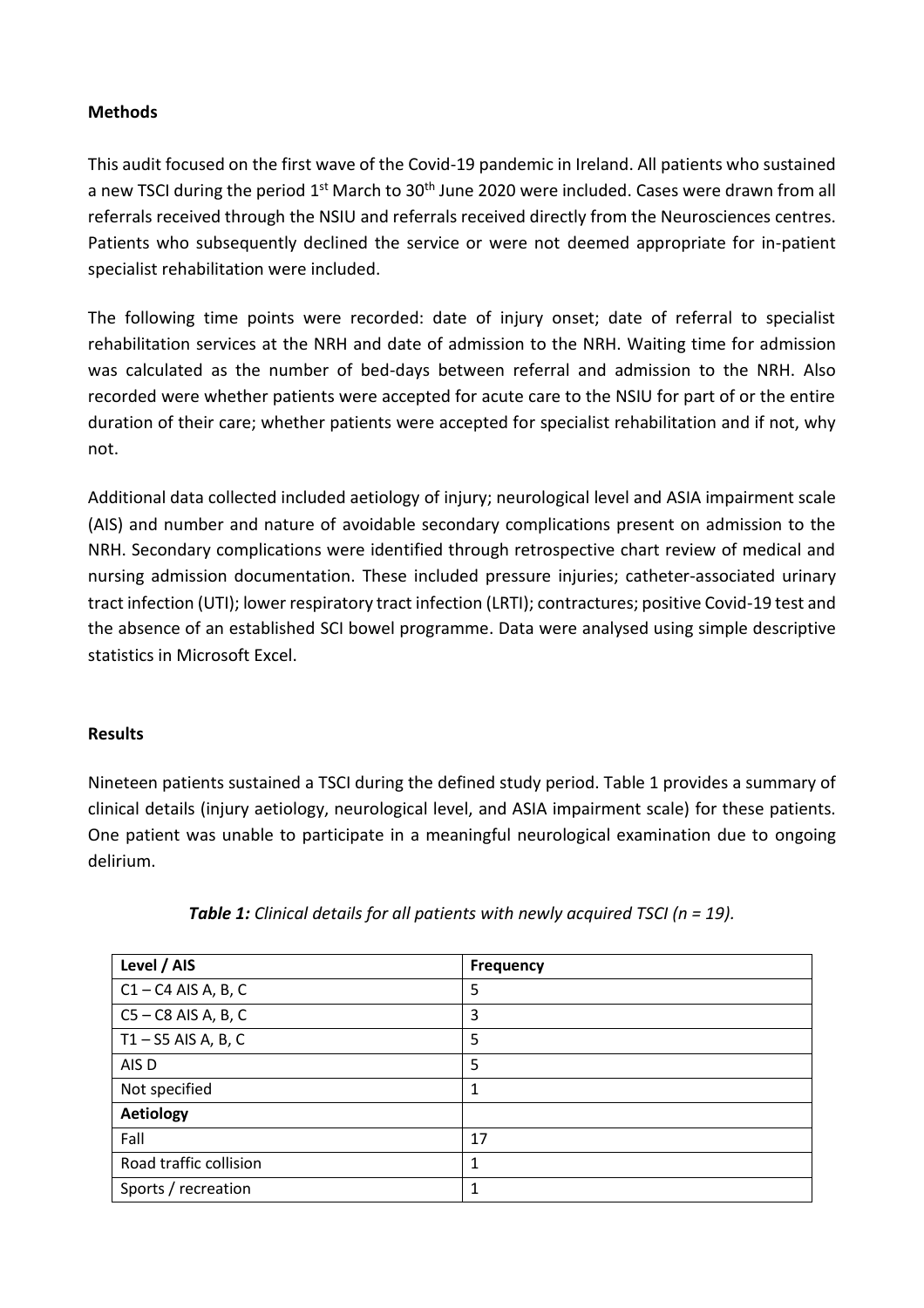Thirteen patients received some or all of their acute care in the NSIU. Eleven of these patients were subsequently repatriated to a local centre to await in-patient specialist rehabilitation. The two patients who remained in the NSIU lived within the catchment area of the parent hospital (MMUH).

Twelve patients were admitted to the NRH for in-patient rehabilitation. Reasons for non-admission were: one patient achieved adequate recovery and did not require specialist in-patient rehabilitation; two patients declined admission; two patients were deemed too frail to benefit from an in-patient rehabilitation programme; one patient was transferred directly to a palliative care unit and did not survive her injury; one patient sustained her injury overseas and, although she was referred to rehabilitation services in Ireland, received all of her care elsewhere.

For the cohort of patients accepted to the NRH, the number of bed days between referral and admission to specialist rehabilitation ranged from 43 to 192 days. The average waiting time (mean ± standard deviation) was 113.8 ± 33.4 days.

Nine out of 12 patients (75%) who were admitted to the NRH had at least one avoidable secondary complication on admission. A breakdown of these is presented in Table 2. Of the three patients who did not present with a complication, two of these received the entirety of their acute care in the NSIU.

*Table 2: Prevalence of avoidable secondary complications on admission to specialist rehabilitation.* 

| Complication                           | <b>Frequency</b> |
|----------------------------------------|------------------|
| Absence of established bowel programme |                  |
| Pressure injury ( $\geq 1$ )           | 4                |
| LRTI                                   | 3                |
| Covid-19 positive                      |                  |
| Catheter-associated UTI                |                  |
| Contractures                           | 0                |

#### **Discussion**

This audit looked at the delivery of acute and post-acute TSCI care during a four-month period corresponding to the first wave of the Covid-19 pandemic in Ireland. The findings are compared with data from previous years in order to evaluate the potential impact of the pandemic on this care pathway.

The occurrence of 19 new cases of TSCI over a four-month period can be extrapolated to an estimated incidence of 57 cases for all of 2020. This is similar to the range of 53 – 61 cases per year which has been reported for the period 2010-2016<sup>8,9</sup>.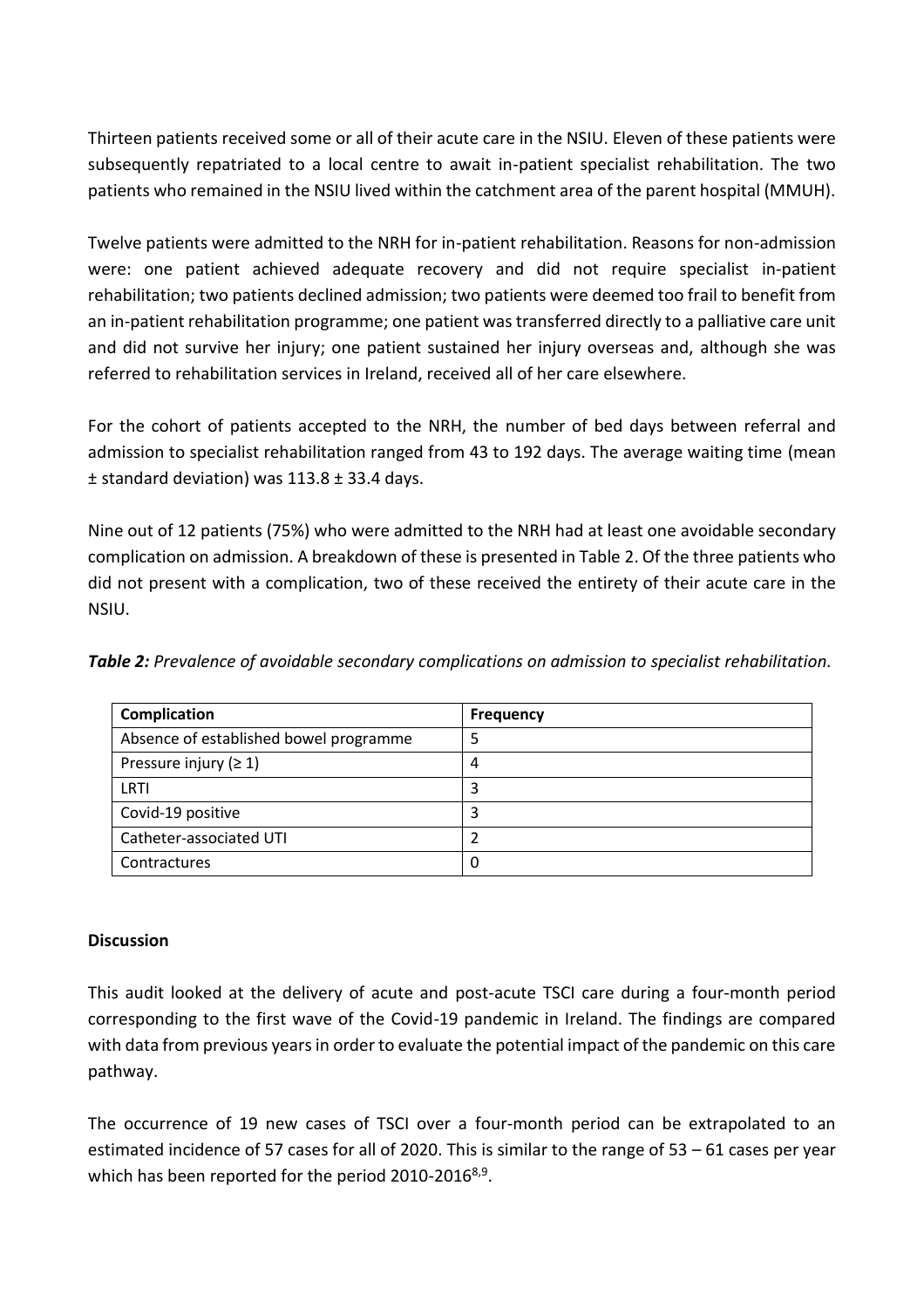This finding is somewhat unexpected given the suspension of recreational sporting activities and reduction in road traffic volume associated with restrictions imposed during this time<sup>10</sup>. Indeed, falls were the leading cause of injury by a wide margin accounting for 17 cases (89%), with only one case each attributable to road collision and sporting injury. While falls have previously been identified as the leading aetiology of TSCI in Ireland since 2016<sup>9</sup>, these data would appear to represent an increase in the relative proportion of falls compared with other aetiologies. Given the small number of patients included in this audit however, it is difficult to draw firm conclusions in this regard. In fact, by the end of 2020, the overall number of TSCI was lower than in previous years at 44 (personal communication, author 2), confirming the challenge of making comparisons when numbers are small.

The proportion of patients who did not receive acute care in a specialist SCIC (32%) was slightly higher during this study period compared with previous years (28% in 2017)<sup>11</sup>. Similarly, the proportion of patients not entering in-patient specialist rehabilitation was also slightly higher at 36% compared with 25% in 2017 $^{11}$ . The number of patients repatriated to a non-specialist centre following acute surgical intervention in the NSIU was similar to previous years<sup>11</sup>. These data indicate minimal impact of the Covid-19 pandemic on the numbers of patients passing through the current TSCI pathway.

The most striking finding was the average number of bed days between referral and admission to specialist in-patient rehabilitation (113.8  $\pm$  33.4 days). This figure is much higher than the 75 days reported for  $2019^{12}$ . When interpreting this, however, it should be noted that patients identified with TSCI are immediately referred for rehabilitation assessment and are often reviewed at a very early stage in their recovery. Patients may therefore be placed on the NRH waiting list before they are deemed ready to engage with the programme. The total number of days between referral and admission may thus be inflated by the inclusion of time during which the patient was not ready for the service. Even accounting for this, there are multiple reasons why the waiting time for NRH admission was prolonged. During the study period, the layout of the NRH consisted of multi-bedded wards with a limited number of single rooms. The maximum bed occupancy of the hospital was therefore reduced during the pandemic to facilitate distancing on open wards and availability of isolation spaces. Restrictions on admissions from acute hospitals were introduced during March through June to limit introduction of Covid-19 into the NRH. It is also likely that suspension of community rehabilitation services and restrictions on nursing home admissions resulted in an increase in delayed discharges from rehabilitation, thereby delaying admissions.

The majority of patients (75%) presented with at least one potentially avoidable secondary complication on admission to specialist rehabilitation. Of these, absence of an established bowel programme was the most common ( $n = 5$ ), followed by pressure injury ( $n = 4$ ). Given the small sample size it is difficult to compare these data with previous years in order to draw any meaningful conclusions regarding potential impact of the Covid-19 pandemic.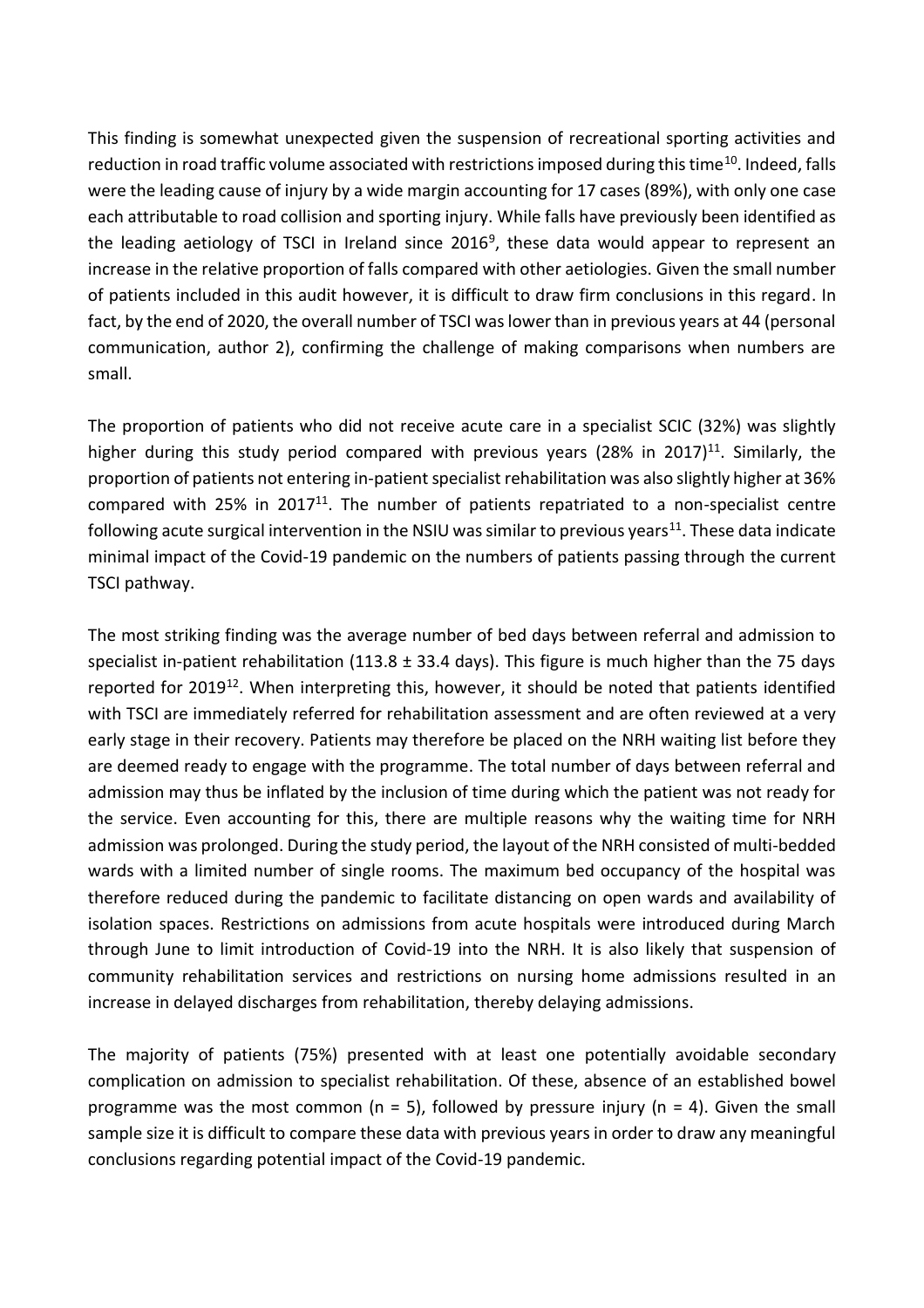Three patients tested positive for Covid-19 prior to their NRH admission. Of these, one patient had asymptomatic infection and two patients had a mild self-limiting illness. Covid-19 status did not delay NRH admission in any case.

In conclusion, the established TSCI care pathway was largely adhered to during the first wave of the Covid-19 pandemic in Ireland with the exception of waiting time for admission to specialist rehabilitation. Since this time, the NRH has relocated to a new purpose-built facility with single rooms for all patients. It is hypothesised that this transition may have limited the need to reduce bed occupancy during subsequent waves of the pandemic. The impact of this change on waiting times for specialist rehabilitation should be explored in a future audit. While in keeping with trends from previous years, the data highlight shortcomings in the delivery of TSCI care which are longstanding within the Irish healthcare system. It is hoped that implementation of the Trauma System for Ireland, which has been in development since 2013, will help to address some of these shortcomings and facilitate improvements in the TSCI care pathway<sup>13</sup>.

## **Declaration of Conflict of Interest:**

The authors declare no conflict of interest

# **Corresponding Author:**

Dr. Marie Boland, National Rehabilitation Hospital, Rochestown Avenue, Dun Laoghaire, Co. Dublin Email: maboland@tcd.ie

## **References:**

- 1. Ahuja CS, Wilson JR, Nori S, Kotter MRN, Druschel C, Curt A, Fehlings MG. Traumatic spinal cord injury. Nat Rev Dis Primers. 2017; 3: 17018.
- 2. Maharaj MM, Hogan JA, Phan K, Mobbs RJ. The role of specialist units to provide focused care and complication avoidance following traumatic spinal cord injury: a systematic review. Eur Spine J. 2016; 25: 353-360.
- 3. Parent S, Barchi S, LeBreton M, Casha S, Fehlings MG. The impact of specialized centres of care for spinal cord injury on length of stay, complications, and mortality: a systematic review of the literature. J Neurotrauma. 2011; 28: 1363-1370.
- 4. NHS England. Standards for Adults Requiring Spinal Cord Injury Care 2013. Accessed 10 February 2021. Available from:

[https://www.england.nhs.uk/commissioning/wp-content/uploads/sites/12/2014/04/d13](https://www.england.nhs.uk/commissioning/wp-content/uploads/sites/12/2014/04/d13-spinal-cord-0414.pdf) [spinal-cord-0414.pdf](https://www.england.nhs.uk/commissioning/wp-content/uploads/sites/12/2014/04/d13-spinal-cord-0414.pdf)